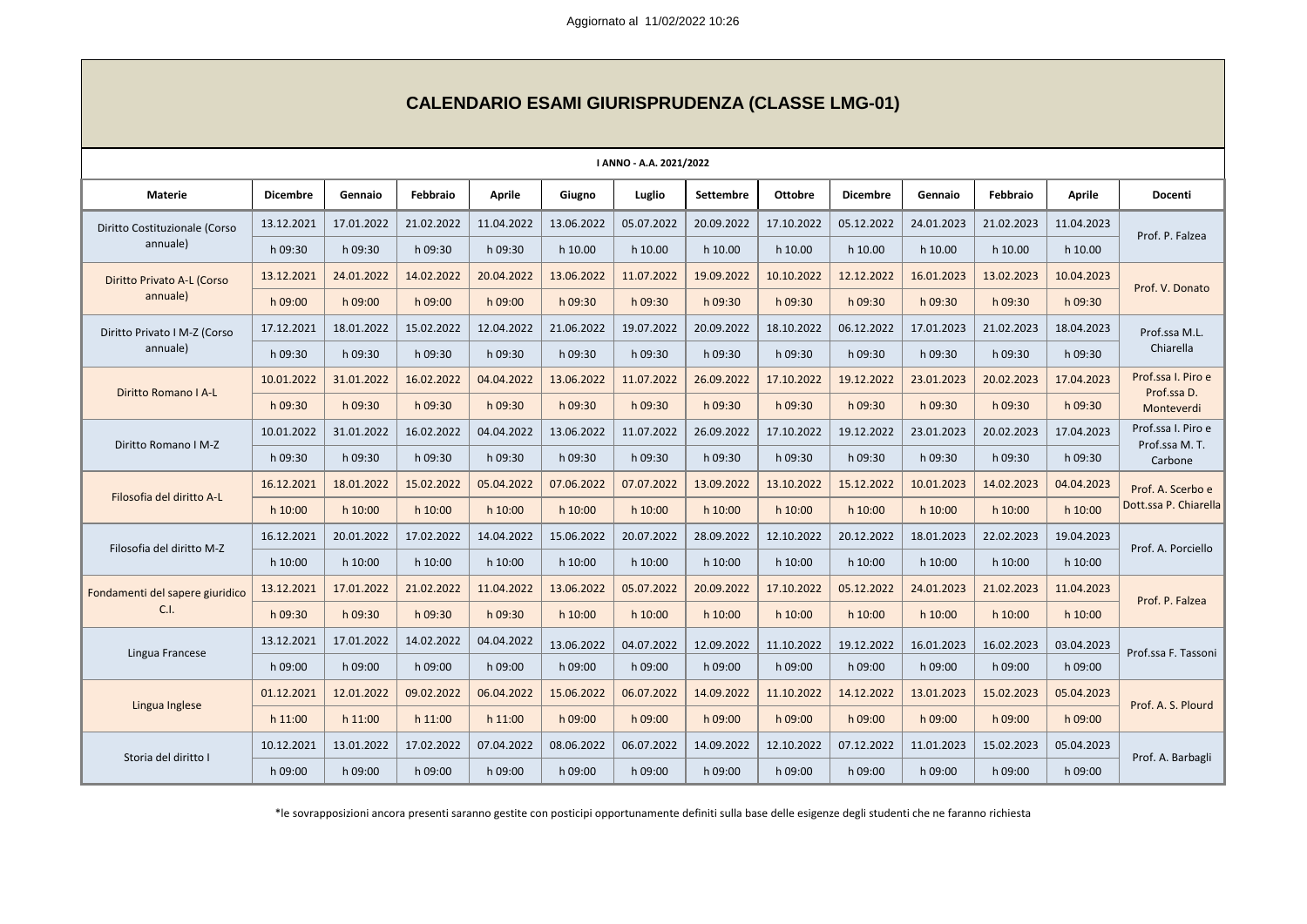| II ANNO - A.A. 2021/2022             |                 |            |            |               |            |            |                  |                |                 |            |            |               |                                  |
|--------------------------------------|-----------------|------------|------------|---------------|------------|------------|------------------|----------------|-----------------|------------|------------|---------------|----------------------------------|
| <b>Materie</b>                       | <b>Dicembre</b> | Gennaio    | Febbraio   | <b>Aprile</b> | Giugno     | Luglio     | <b>Settembre</b> | <b>Ottobre</b> | <b>Dicembre</b> | Gennaio    | Febbraio   | <b>Aprile</b> | Docenti                          |
| Casistica e Legislazione nel diritto | 15.12.2021      | 10.01.2022 | 21.02.2022 | 04.04.2022    | 13.06.2022 | 11.07.2022 | 26.09.2022       | 17.10.2022     | 19.12.2022      | 23.01.2023 | 20.02.2023 | 17.04.2023    | Prof.ssa I. Piro                 |
| romano (ex Diritto Romano II)        | h 09:30         | h 09:30    | h 10:00    | h 09:30       | h 09:30    | h 09:30    | h 09:30          | h 09:30        | h 09:30         | h 09:30    | h 09:30    | h 09:30       |                                  |
| C.I. di Economia: Economia           | 15.12.2021      | 19.01.2022 | 09.02.2022 | 13.04.2022    | 16.06.2022 | 14.07.2022 | 15.09.2022       | 20.10.2022     | 15.12.2022      | 19.01.2023 | 16.02.2023 | 06.04.2023    | Prof. M. Trimarchi e             |
| Politica - Economia Pubblica         | h 09:00         | h 09:00    | h 09:00    | h 09:00       | h 09:00    | h 09:00    | h 09:00          | h 09:00        | h 09:00         | h 09:00    | h 09:00    | h 09:00       | Dott.ssa E. Macrì                |
| Diritto dell'Unione Europea          | 14.12.2021      | 18.01.2022 | 08.02.2022 | 12.04.2022    | 07.06.2022 | 05.07.2022 | 13.09.2022       | 11.10.2022     | 13.12.2022      | 10.01.2023 | 07.02.2023 | 11.04.2023    | Prof.ssa P. Mori e               |
|                                      | h 09:00         | h 09:00    | h 09:00    | h 09:00       | h 09:30    | h 09:30    | h 09:30          | h 09:30        | h 09:30         | h 09:30    | h 09:30    | h 09:30       | dott. E. Pagano                  |
| Diritto Internazionale               | 15.12.2021      | 18.01.2022 | 08.02.2022 | 12.04.2022    | 07.06.2022 | 05.07.2022 | 15.09.2022       | 14.10.2022     | 14.12.2022      | 12.01.2023 | 07.02.2023 | 12.04.2023    | Prof.ssa R. Nigro                |
|                                      | h 09:00         | h 09:00    | h 09:00    | h 09:00       | h 09.30    | h 09.30    | h 09.30          | h 09.30        | h 09.30         | h 09.30    | h 09.30    | h 09.30       |                                  |
| Diritto Privato II A - L             | 14.12.2021      | 11.01.2022 | 15.02.2022 | 12.04.2022    | 14.06.2022 | 12.07.2022 | 13.09.2022       | 11.10.2022     | 13.12.2022      | 10.01.2023 | 14.02.2023 | 11.04.2023    | Prof.ssa M.<br>Semeraro          |
|                                      | h 14:00         | h 14:00    | h 14:00    | h 14:00       | h 14:00    | h 14:00    | h 14:00          | h 14:00        | h 14:00         | h 14:00    | h 14:00    | h 14:00       |                                  |
| Diritto Privato II M - Z             | 21.12.2021      | 21.01.2022 | 24.02.2022 | 14.04.2022    | 22.06.2022 | 12.07.2022 | 29.09.2022       | 27.10.2022     | 22.12.2022      | 24.01.2023 | 14.02.2023 | 11.04.2023    | Prof. G. Colacino                |
|                                      | h 10:00         | h 10:00    | h 10:00    | h 10:00       | $h$ 10:00  | h 10:00    | $h$ 10:00        | h 10:00        | h 10:00         | h 10:00    | h 10:00    | h 10:00       |                                  |
| Diritto Privato comparato            | 06.12.2021      | 12.01.2021 | 07.02.2022 | 05.04.2022    | 06.06.2022 | 04.07.2022 | 12.09.2022       | 03.10.2022     | 05.12.2022      | 09.01.2023 | 06.02.2023 | 03.04.2023    | Prof. R. Franco e<br>Dott.ssa A. |
|                                      | h 09:00         | h 09:00    | h 09:00    | h 09:00       | h 09:00    | h 09:00    | h 09:00          | h 09:00        | h 09:00         | h 09:00    | h 09:00    | h 09:00       | Abbruzzese                       |
|                                      | 16.12.2021      | 20.01.2022 | 17.02.2022 | 07.04.2022    | 16.06.2022 | 14.07.2022 | 22.09.2022       | 13.10.2022     | 15.12.2022      | 18.01.2023 | 16.02.2023 | 13.04.2023    | Prof. P. Nicosia -               |
| Diritto Pubblico comparato           | h 15:00         | h 15:00    | h 15:00    | h 15:00       | h 09:00    | h 09:00    | h 09:00          | h 09:00        | h 09:00         | h 09:00    | h 09:00    | h 09:00       | Dott.ssa V. Pupo                 |
| Storia delle codificazioni e delle   | 10.12.2021      | 13.01.2022 | 17.02.2022 | 07.04.2022    | 08.06.2022 | 06.07.2022 | 14.09.2022       | 12.10.2022     | 07.12.2022      | 11.01.2023 | 15.02.2023 | 05.04.2023    | Prof. A. Barbagli                |
| costituzioni moderne                 | h 09:00         | h 09:00    | h 09:00    | h 09:00       | h 09:00    | h 09:00    | h 09:00          | h 09:00        | h 09:00         | h 09:00    | h 09:00    | h 09:00       |                                  |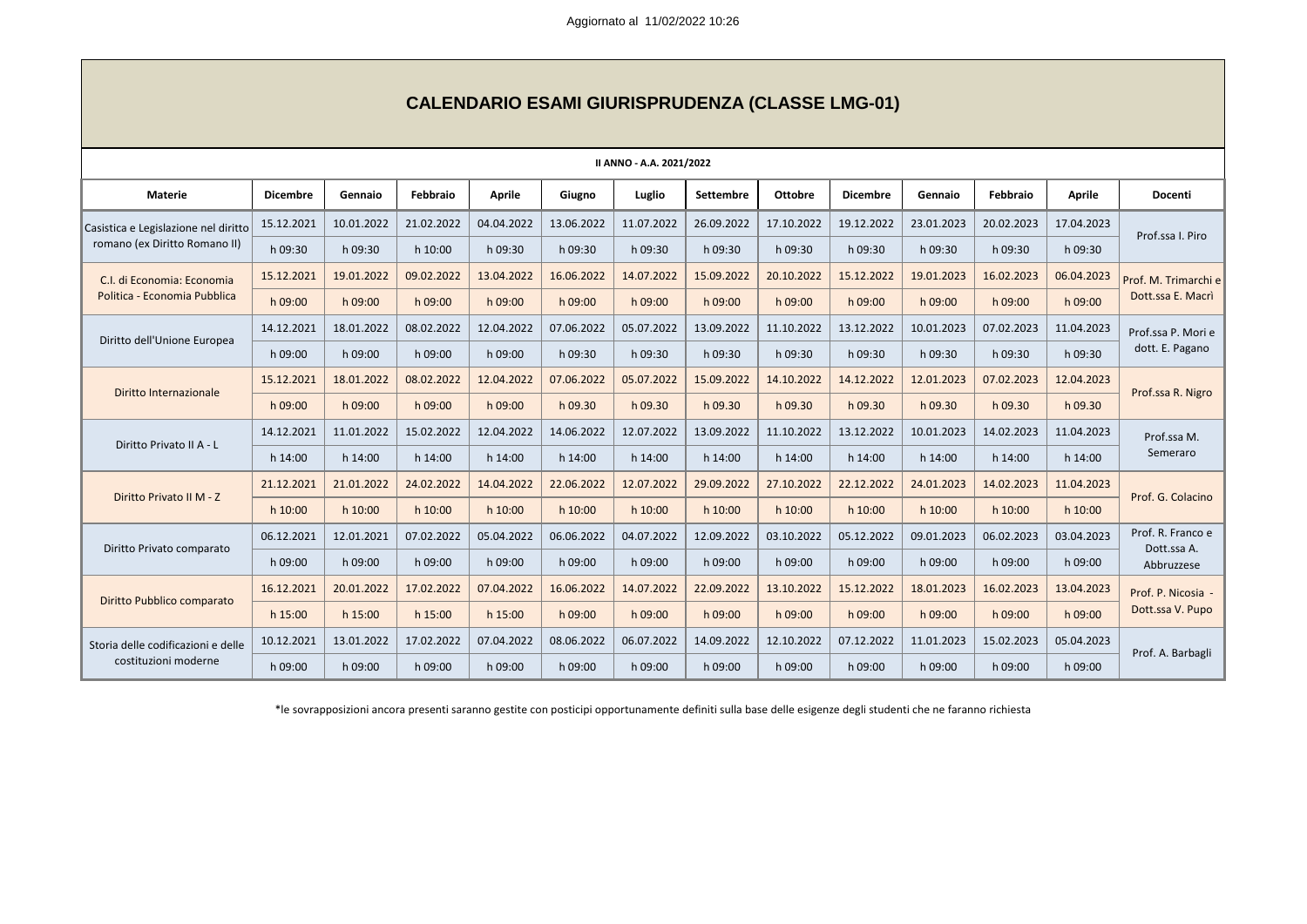| III ANNO - A.A. 2021.2022      |                 |            |            |               |            |            |                  |                |                 |            |            |               |                       |
|--------------------------------|-----------------|------------|------------|---------------|------------|------------|------------------|----------------|-----------------|------------|------------|---------------|-----------------------|
| <b>Materie</b>                 | <b>Dicembre</b> | Gennaio    | Febbraio   | <b>Aprile</b> | Giugno     | Luglio     | <b>Settembre</b> | <b>Ottobre</b> | <b>Dicembre</b> | Gennaio    | Febbraio   | <b>Aprile</b> | Docenti               |
| Diritto Commerciale (Corso     | 09.12.2021      | 20.01.2022 | 24.02.2022 | 07.04.2022    | 23.06.2022 | 14.07.2022 | 16.09.2022       | 17.10.2022     | 19.12.2022      | 16.01.2023 | 20.02.2023 | 10.04.2023    | Prof.ssa M. Ranieli + |
| annuale)                       | $h$ 10:00       | $h$ 10:00  | h 10:00    | h 10:00       | h 09.30    | h 09.30    | h 09.30          | h 09.30        | h 09.30         | h 09.30    | h 09.30    | h 09.30       | Prof. D'Urso          |
| Diritto del Lavoro             | 16.12.2021      | 12.01.2022 | 16.02.2022 | 12.04.2022    | 15.06.2022 | 13.07.2022 | 14.09.2022       | 12.10.2022     | 14.12.2022      | 11.01.2023 | 14.02.2023 | 11.04.2023    | Prof. U. Gargiulo     |
|                                | h 09:00         | h 09:00    | h 09:00    | h 09:00       | h 09:00    | h 09:00    | h 09:00          | h 09:00        | h 09:00         | h 09:00    | h 09:00    | h 09:00       |                       |
| Diritto della Navigazione      | 02.12.2021      | 12.01.2022 | 09.02.2022 | 05.04.2022    | 08.06.2022 | 20.07.2022 | 27.09.2022       | 12.10.2022     | 01.12.2022      | 17.01.2023 | 16.02.2023 | 04.04.2023    | Prof. U. La Torre     |
|                                | h 09:00         | h 14:30    | h 10:30    | h 10:30       | h 13.30    | h 09.00    | h 13.30          | h 09.00        | h 09.00         | h 13.30    | h 09.00    | h 13.30       |                       |
| Diritto ecclesiastico          | 14.12.2021      | 10.01.2022 | 11.02.2022 | 08.04.2022    | 14.06.2022 | 05.07.2022 | 13.09.2022       | 14.10.2022     | 12.12.2022      | 10.01.2023 | 07.02.2023 | 04.04.2023    | Prof. A. Mantineo     |
|                                | h 10:00         | h 10:00    | h 10:00    | h 10:00       | h 10.30    | h 10.30    | h 10.30          | h 10.30        | h 10.30         | h 10.30    | h 10.30    | h 10.30       |                       |
| Diritto Penale (Corso annuale) | 16.12.2021      | 13.01.2022 | 17.02.2022 | 05.04.2022    | 07.06.2022 | 19.07.2022 | 13.09.2022       | 03.10.2022     | 13.12.2022      | 17.01.2023 | 21.02.2023 | 04.04.2023    | Prof. L. Fornari e    |
|                                | $h$ 10:00       | $h$ 10:00  | $h$ 10:00  | $h$ 10:00     | h 10:00    | h 10:00    | h 10:00          | h 10:00        | h 10:00         | $h$ 10:00  | $h$ 10:00  | $h$ 10:00     | Prof. F. Siracusano   |

# **CALENDARIO ESAMI GIURISPRUDENZA (CLASSE LMG-01)**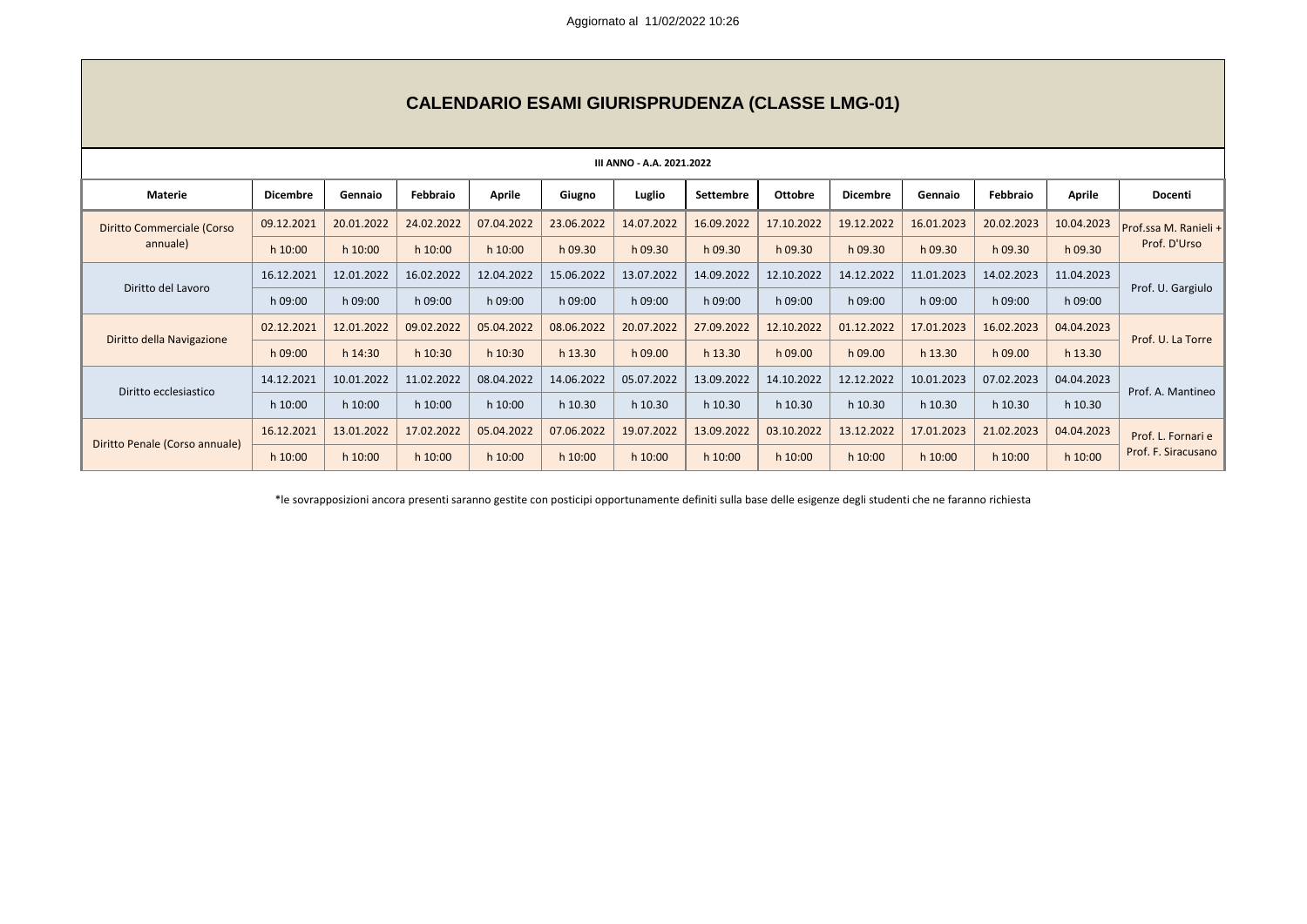| IV ANNO - A.A. 2021.2022                  |                 |            |            |               |            |            |                  |                |                 |            |            |               |                      |
|-------------------------------------------|-----------------|------------|------------|---------------|------------|------------|------------------|----------------|-----------------|------------|------------|---------------|----------------------|
| <b>Materie</b>                            | <b>Dicembre</b> | Gennaio    | Febbraio   | <b>Aprile</b> | Giugno     | Luglio     | <b>Settembre</b> | <b>Ottobre</b> | <b>Dicembre</b> | Gennaio    | Febbraio   | <b>Aprile</b> | Docenti              |
| Diritto Costituzionale II                 | 16.12.2021      | 20.01.2022 | 17.02.2022 | 07.04.2022    | 16.06.2022 | 14.07.2022 | 22.09.2022       | 13.10.2022     | 15.12.2022      | 18.01.2023 | 16.02.2023 | 13.04.2023    | Prof. L. Ventura     |
|                                           | h 15:00         | $h$ 15:00  | h 15:00    | h 15:00       | h 15:00    | h 15:00    | $h$ 15:00        | h 15:00        | h 15:00         | h 15:00    | $h$ 15:00  | h 15:00       |                      |
| Diritto Processuale Penale (Corso         | 16.12.2021      | 18.01.2022 | 23.02.2022 | 06.04.2022    | 21.06.2022 | 14.07.2022 | 21.09.2022       | 12.10.2022     | 15.12.2022      | 12.01.2023 | 22.02.2023 | 12.04.2023    | Prof.ssa E. Andolina |
| annuale)                                  | h 14:30         | h 14:30    | h 14:30    | h 14:30       | h 15.00    | h 15.00    | h 14:30          | h 14:30        | h 14:30         | h 14:30    | h 14:30    | h 14:30       |                      |
|                                           | 17.12.2021      | 17.01.2021 | 07.02.2021 | 11.04.2022    | 16.06.2022 | 14.07.2022 | 15.09.2022       | 06.10.2022     | 19.12.2022      | 18.01.2023 | 09.02.2023 | 12.04.2023    | Prof. M. Mauro       |
| Diritto tributario                        | h 10.00         | h 10.00    | h 10.00    | h 10.00       | h 10.00    | h 10.00    | h 10.00          | h 10.00        | h 10.00         | h 10.00    | h 10.00    | h 10.00       |                      |
| Filosofia del diritto II                  | 15.12.2021      | 12.01.2022 | 23.02.2022 | 13.04.2022    | 08.06.2022 | 06.07.2022 | 21.09.2022       | 12.10.2022     | 14.12.2022      | 11.01.2023 | 07.02.2023 | 05.04.2023    |                      |
|                                           | h 09:30         | h 09:30    | h 09:30    | h 09:30       | h 09:30    | h 09:30    | h 09:30          | h 09:30        | h 09:30         | h 09:30    | h 09:30    | h 09:30       | Prof. M. La Torre    |
| Diritto Processuale civile (Corso         | 13.12.2021      | 11.01.2022 | 08.02.2022 | 04.04.2022    | 07.06.2022 | 11.07.2022 | 13.09.2022       | 13.10.2022     | 13.12.2022      | 11.01.2023 | 08.02.2023 | 06.04.2023    |                      |
| annuale)                                  | h 09:30         | h 09:30    | h 09:30    | h 09:30       | h 10.00    | h 10.00    | h 10.00          | h 10.00        | h 10.00         | h 10.00    | h 10.00    | h 10.00       | Prof. U. Corea       |
| Diritto del Lavoro II - ad<br>esaurimento | 16.12.2021      | 12.01.2022 | 16.02.2022 | 12.04.2022    | 15.06.2022 | 13.07.2022 | 14.09.2022       | 12.10.2022     | 14.12.2022      | 11.01.2023 | 14.02.2023 | 11.04.2023    | Prof. U. Gargiulo    |
|                                           | h 13:00         | $h$ 13:00  | $h$ 13:00  | $h$ 13:00     | h 13:00    | h 13:00    | h 13:00          | h 13:00        | $h$ 13:00       | $h$ 13:00  | $h$ 13:00  | $h$ 13:00     |                      |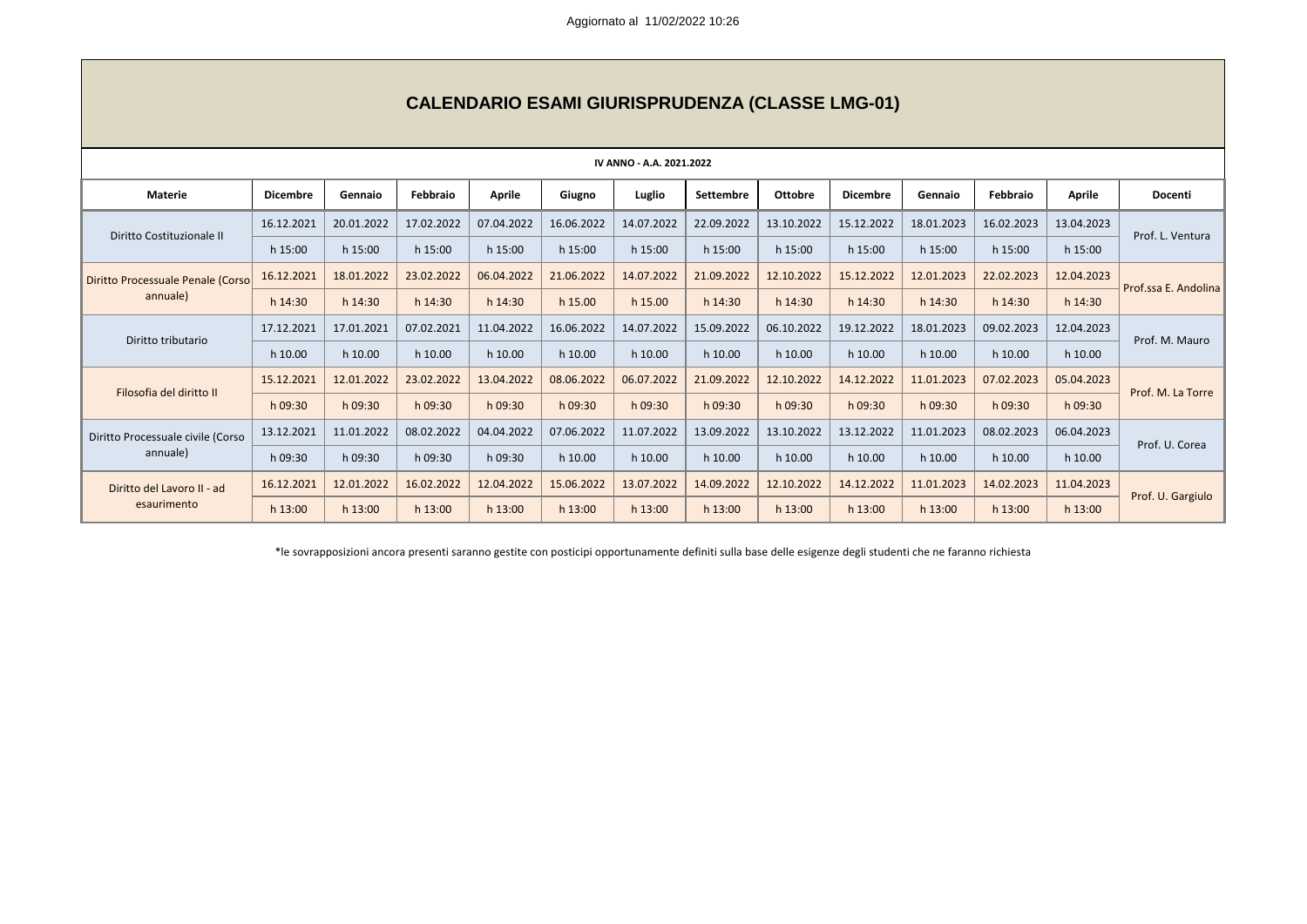|                                               | <b>CALENDARIO ESAMI GIURISPRUDENZA (CLASSE LMG-01)</b> |            |            |               |            |            |            |            |                 |            |            |               |                                                       |
|-----------------------------------------------|--------------------------------------------------------|------------|------------|---------------|------------|------------|------------|------------|-----------------|------------|------------|---------------|-------------------------------------------------------|
| V ANNO - A.A. 2021.2022                       |                                                        |            |            |               |            |            |            |            |                 |            |            |               |                                                       |
| Materie                                       | <b>Dicembre</b>                                        | Gennaio    | Febbraio   | <b>Aprile</b> | Giugno     | Luglio     | Settembre  | Ottobre    | <b>Dicembre</b> | Gennaio    | Febbraio   | <b>Aprile</b> | Docenti                                               |
| Corso integrato di diritto                    | 16.12.2021                                             | 13.01.2022 | 17.02.2022 | 14.04.2022    | 16.06.2022 | 12.07.2022 | 15.09.2022 | 13.10.2022 | 15.12.2022      | 12.01.2023 | 16.02.2023 | 13.04.2023    | Prof.ssa A. Giannelli                                 |
| amministrativo                                | h 09:30                                                | h 09:30    | h 09:30    | h 09:30       | h 09:30    | h 09:30    | h 09:30    | h 09:30    | h 09:30         | h 09:30    | h 09:30    | h 09:30       | e Prof. F. Saitta                                     |
|                                               | 15.12.2021                                             | 12.01.2022 | 16.02.2022 | 13.04.2022    | 15.06.2022 | 13.07.2022 | 14.09.2022 | 12.10.2022 | 14.12.2022      | 11.01.2023 | 15.02.2023 | 12.04.2023    | Prof. G. Romano                                       |
| Diritto civile                                | h 09:00                                                | h 09:00    | h 09:00    | h 09:00       | h 09:00    | h 09:00    | h 09:00    | h 09:00    | h 09:00         | h 09:00    | h 09:00    | h 09:00       |                                                       |
| Diritto Amministrativo II (ad<br>esaurimento) | 16.12.2021                                             | 13.01.2021 | 17.02.2021 | 14.04.2022    | 16.06.2022 | 12.07.2022 | 15.09.2022 | 13.10.2022 | 15.12.2022      | 12.01.2023 | 16.02.2023 | 13.04.2023    | Prof. E. Apicella a.a. 20-<br>21 / Prof.ssa Giannelli |
|                                               | h 10:00                                                | h 10:00    | h 10:00    | h 10:00       | h 09:30    | h 09:30    | h 09:30    | h 09:30    | h 09:30         | h 09:30    | h 09:30    | h 09:30       | (Dott.ssa S.Gardini) a.a<br>$21 - 22$                 |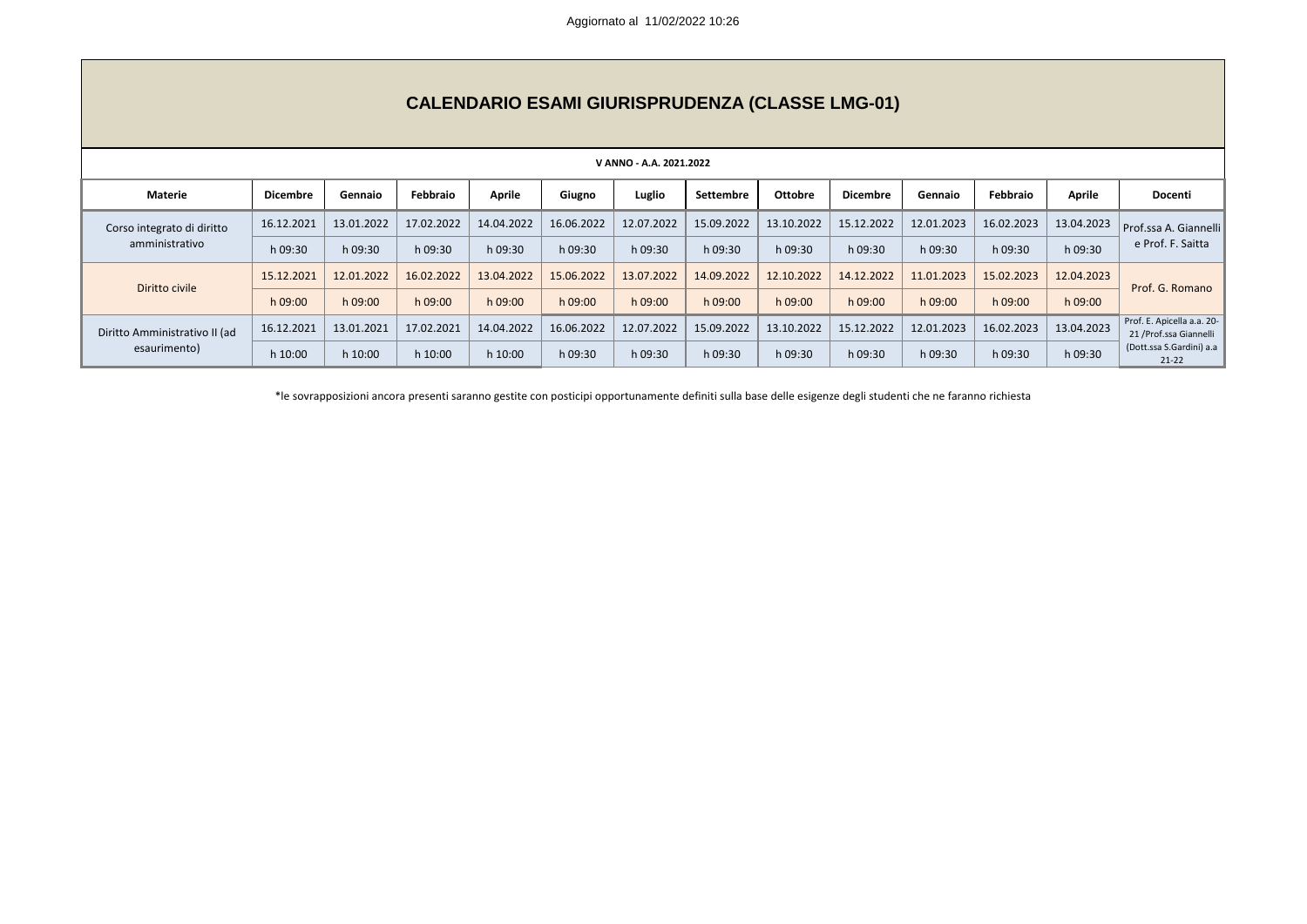| Vanno - Percorso Forense - A.A. 2021.2022                     |                 |            |            |               |            |            |                  |                |                 |            |            |               |                                     |
|---------------------------------------------------------------|-----------------|------------|------------|---------------|------------|------------|------------------|----------------|-----------------|------------|------------|---------------|-------------------------------------|
| <b>Materie</b>                                                | <b>Dicembre</b> | Gennaio    | Febbraio   | <b>Aprile</b> | Giugno     | Luglio     | <b>Settembre</b> | <b>Ottobre</b> | <b>Dicembre</b> | Gennaio    | Febbraio   | <b>Aprile</b> | Docenti                             |
|                                                               | 16.12.2021      | 12.01.2022 | 16.02.2022 | 12.04.2022    | 15.06.2022 | 13.07.2022 | 14.09.2022       | 12.10.2022     | 14.12.2022      | 11.01.2023 | 14.02.2023 | 11.04.2023    |                                     |
| Contratti di lavoro                                           | h 12:00         | $h$ 12:00  | $h$ 12:00  | h 12:00       | h 13.00    | h 13.00    | h 13.00          | h 13.00        | h 13.00         | h 13.00    | h 13.00    | h 13.00       | Prof.ssa M. Ranieri                 |
| Diritto dell'arbitrato interno e                              | 13.12.2021      | 11.01.2022 | 08.02.2022 | 04.04.2022    | 07.06.2022 | 11.07.2022 | 13.09.2022       | 13.10.2022     | 13.12.2022      | 11.01.2023 | 08.02.2023 | 06.04.2023    | Prof.ssa M.L.                       |
| internazionale                                                | h 09:30         | h 09:30    | h 09:30    | h 09:30       | h 10:00    | h 10:00    | h 10:00          | h 10:00        | h 10:00         | h 10:00    | h 10:00    | h 10:00       | Guarnieri e Prof. C.<br>Ripepi      |
|                                                               | 14.12.2021      | 10.01.2022 | 11.02.2022 | 08.04.2022    | 14.06.2022 | 05.07.2022 | 13.09.2022       | 14.10.2022     | 12.12.2022      | 10.01.2023 | 07.02.2023 | 04.04.2023    |                                     |
| Diritto ecclesiastico                                         | h 10:00         | $h$ 10:00  | h 10:00    | h 10:00       | h 10.30    | h 10.00    | h 10.30          | h 10.30        | h 10.30         | h 10.30    | h 10.30    | h 10.30       | Prof. A. Mantineo                   |
| Diritto internazionale Privato e                              | 14.12.2021      | 18.01.2022 | 08.02.2022 | 12.04.2022    | 07.06.2022 | 05.07.2022 | 13.09.2022       | 11.10.2022     | 13.12.2022      | 10.01.2023 | 07.02.2023 | 11.04.2023    | Prof.ssa R. Nigro                   |
| Processuale                                                   | h 09:00         | h 09:00    | h 09:00    | h 09:00       | h 09.30    | h 09.30    | h 09.30          | h 09.30        | h 09.30         | h 09.30    | h 09.30    | h 09.30       |                                     |
| Diritto della Navigazione                                     | 02.12.2021      | 12.01.2022 | 09.02.2022 | 05.04.2022    | 08.06.2022 | 20.07.2022 | 27.09.2022       | 12.10.2022     | 01.12.2022      | 17.01.2023 | 16.02.2023 | 04.04.2023    | Prof. U. La Torre                   |
|                                                               | h 09:00         | h 14:30    | h 10:30    | h 10:30       | h 13.30    | h 09.00    | h 13.30          | h 09.00        | h 09.00         | h 13.30    | h 09.00    | h 13.30       |                                     |
| Teoria generale del diritto (ex<br>Etica, Diritti e ambiente) | 16.12.2021      | 20.01.2022 | 17.02.2022 | 14.04.2022    | 15.06.2022 | 20.07.2022 | 28.09.2022       | 12.10.2022     | 20.12.2022      | 18.01.2023 | 22.02.2023 | 19.04.2023    | Prof. A. Porciello                  |
|                                                               | h 10:00         | h 10:00    | h 10:00    | h 10:00       | h 10:00    | h 10:00    | $h$ 10:00        | h 10:00        | h 10:00         | h 10:00    | h 10:00    | h 10:00       |                                     |
| Fondamenti romanistici del                                    | 15.12.2021      | 10.01.2022 | 16.02.2022 | 04.04.2022    | 13.06.2022 | 11.07.2022 | 26.09.2022       | 17.10.2022     | 19.12.2022      | 23.01.2023 | 20.02.2023 | 17.04.2023    | Prof.ssa M.T.<br>Carbone e Dott. P. |
| diritto europeo                                               | h 09:30         | h 09:30    | h 09:30    | h 09:30       | h 09:30    | h 09:30    | h 09:30          | h 09:30        | h 09:30         | h 09:30    | h 09:30    | h 09:30       | Marra                               |
| Giustizia Costituzionale                                      | 16.12.2021      | 20.01.2022 | 17.02.2022 | 07.04.2022    | 16.06.2022 | 14.07.2022 | 22.09.2022       | 13.10.2022     | 15.12.2022      | 18.01.2023 | 16.02.2023 | 13.04.2023    | Prof. A. Lollo                      |
|                                                               | h 15:00         | $h$ 15:00  | h 15:00    | h 15:00       | h 15:00    | h 15:00    | h 15:00          | h 15:00        | h 15:00         | h 15:00    | h 15:00    | h 15:00       |                                     |
| Legislazione Antimafia                                        | 16.12.2021      | 13.01.2022 | 17.02.2022 | 05.04.2022    | 07.06.2022 | 19.07.2022 | 13.09.2022       | 03.10.2022     | 13.12.2022      | 17.01.2023 | 21.02.2023 | 04.04.2023    | Prof. F. Siracusano                 |
|                                                               | h 10:00         | $h$ 10:00  | $h$ 10:00  | h 10:00       | h 10:00    | h 10:00    | $h$ 10:00        | h 10:00        | h 10:00         | h 10:00    | h 10:00    | h 10:00       |                                     |
| Storia della giustizia e delle                                | 10.12.2021      | 13.01.2022 | 17.02.2022 | 07.04.2022    | 08.06.2022 | 06.07.2022 | 14.09.2022       | 12.10.2022     | 07.12.2022      | 11.01.2023 | 15.02.2023 | 05.04.2023    | a.a. 21-22 Dott.                    |
| professioni legali                                            | h 09:00         | h 09:00    | h 09:00    | h 09:00       | h 09:00    | h 09:00    | h 09:00          | h 09:00        | h 09:00         | h 09:00    | h 09:00    | h 09:00       | Maradei                             |
| Analisi applicata di diritto e                                | 14.12.2021      | 18.01.2022 | 15.02.2022 | 15.04.2022    | 14.06.2022 | 12.07.2022 | 20.09.2022       | 11.10.2022     | 13.12.2022      | 17.01.2023 | 14.02.2023 | 11.04.2023    | Prof. M. Mazzuca                    |
| procedura civile                                              | h 09:30         | h 09:30    | h 09:30    | h 09:30       | h 09:30    | h 09:30    | $h$ 09:30        | h 09:30        | h 09:30         | h 09:30    | h 09:30    | h 09:30       |                                     |
| Analisi applicata di diritto e                                | 16.12.2021      | 13.01.2022 | 17.02.2022 | 05.04.2022    | 07.06.2022 | 19.07.2022 | 13.09.2022       | 03.10.2022     | 13.12.2022      | 17.01.2023 | 21.02.2023 | 04.04.2023    | Prof. F. Siracusano                 |
| procedura penale                                              | h 10:00         | h 10:00    | $h$ 10:00  | h 10:00       | $h$ 10:00  | h 10:00    | h 10:00          | h 10:00        | h 10:00         | h 10:00    | h 10:00    | h 10:00       |                                     |

# **CALENDARIO ESAMI GIURISPRUDENZA (CLASSE LMG-01)**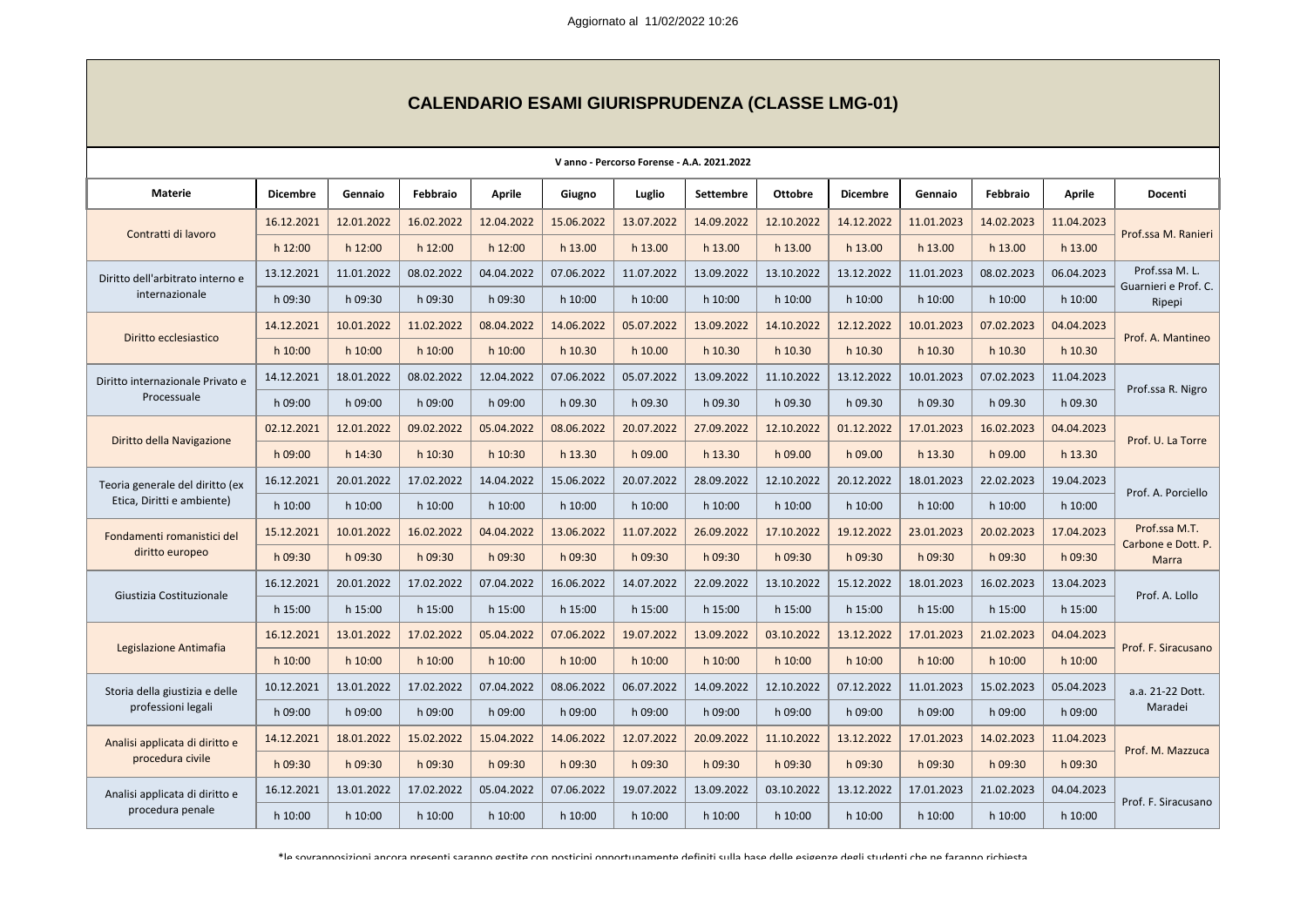| V ANNO - PERCORSO ORGANIZZANI, IMPRESE, MERCATI - A.A. 2021.2022 |                 |            |            |               |            |            |                  |                |                 |            |            |               |                     |
|------------------------------------------------------------------|-----------------|------------|------------|---------------|------------|------------|------------------|----------------|-----------------|------------|------------|---------------|---------------------|
| <b>Materie</b>                                                   | <b>Dicembre</b> | Gennaio    | Febbraio   | <b>Aprile</b> | Giugno     | Luglio     | <b>Settembre</b> | <b>Ottobre</b> | <b>Dicembre</b> | Gennaio    | Febbraio   | <b>Aprile</b> | Docenti             |
| Contratti d'impresa e nuove                                      | 17.12.2021      | 18.01.2022 | 15.02.2022 | 12.04.2022    | 21.06.2022 | 19.07.2022 | 20.09.2022       | 18.10.2022     | 06.12.2022      | 17.01.2023 | 21.02.2023 | 18.04.2023    | Prof.ssa M.L.       |
| tecnologie                                                       | h 09:30         | h 09:30    | h 09:30    | h 09:30       | h 09:30    | h 09:30    | h 09:30          | h 09:30        | h 09:30         | h 09:30    | h 09:30    | h 09:30       | Chiarella           |
| Contratti di lavoro                                              | 16.12.2021      | 12.01.2022 | 16.02.2022 | 12.04.2022    | 15.06.2022 | 13.07.2022 | 14.09.2022       | 12.10.2022     | 14.12.2022      | 11.01.2023 | 14.02.2023 | 11.04.2023    | Prof.ssa M. Ranieri |
|                                                                  | h 12:00         | $h$ 12:00  | $h$ 12:00  | h 12:00       | h 13.00    | h 13.00    | h 13.00          | h 13.00        | h 13.00         | h 13.00    | h 13.00    | h 13.00       |                     |
| Diritto bancario e dei mercati                                   | 14.12.2021      | 11.01.2022 | 15.02.2022 | 12.04.2022    | 14.06.2022 | 12.07.2022 | 13.09.2022       | 11.10.2022     | 13.12.2022      | 10.01.2023 | 14.02.2023 | 11.04.2023    | Prof.ssa M.M.       |
| finanziari                                                       | h 14:00         | h 14:00    | h 14:00    | h 14:00       | h 14:00    | h 14:00    | h 14:00          | h 14:00        | h 14:00         | h 14:00    | h 14:00    | h 14:00       | Semeraro            |
| Diritto amministrativo europeo                                   | 16.12.2021      | 12.01.2022 | 17.02.2022 | 14.04.2022    | 16.06.2022 | 12.07.2022 | 15.09.2022       | 13.10.2022     | 15.12.2022      | 12.01.2023 | 16.02.2023 | 13.04.2023    | Prof. G. De Vinci   |
|                                                                  | h 09:30         | h 09:30    | h 09:30    | h 09:30       | h 09:30    | h 09:30    | h 09:30          | h 09:30        | h 09:30         | h 09:30    | h 09:30    | h 09:30       |                     |
| Forme di imprese (For profit e no                                | 14.12.2021      | 18.01.2022 | 08.02.2022 | 12.04.2022    | 06.06.2022 | 05.07.2022 | 20.09.2022       | 05.10.2022     | 05.12.2022      | 11.01.2023 | 07.02.2023 | 18.04.2022    | Prof. A. Laudonio   |
| profit)                                                          | h 09:00         | h 09:00    | h 09:00    | h 09:00       | h 10:00    | h 10:00    | h 10:00          | h 10:00        | h 10:00         | $h$ 10:00  | h 10:00    | h 10:00       |                     |
| Diritto Antidiscriminatorio (ex                                  | 13.12.2021      | 19.01.2022 | 21.02.2022 | 13.04.2022    | 15.06.2022 | 13.07.2022 | 14.09.2022       | 12.10.2022     | 14.12.2022      | 11.01.2023 | 14.02.2023 | 11.04.2023    | Prof.ssa M. Ranieri |
| Lavori, organizzazioni, diritti,<br>identità)                    | h 10:00         | h 10:00    | $h$ 10:00  | h 10:00       | h 13.00    | h 13.00    | h 13.00          | h 13.00        | h 13.00         | h 13.00    | h 13.00    | h 13.00       |                     |
| Organizzazione e gestione                                        | 16.12.2021      | 12.01.2022 | 16.02.2022 | 12.04.2022    | 23.06.2022 | 12.07.2022 | 21.09.2022       | 11.10.2022     | 13.12.2022      | 13.01.2023 | 09.02.2023 | 05.04.2023    | Dott.ssa T. Gentile |
| dell'impresa                                                     | h 12:00         | h 12:00    | h 12:00    | h 12:00       | h 10:00    | h 10:00    | h 10:00          | h 10:00        | h 10:00         | h 10:00    | h 10:00    | h 10:00       |                     |
| Diritto dei contratti e unificazione                             | 10.12.2021      | 13.01.2022 | 09.02.2022 | 11.04.2022    | 06.06.2022 | 07.07.2022 | 06.09.2022       | 06.10.2022     | 06.12.2022      | 10.01.2023 | 08.02.2023 | 10.04.2023    | Dott.ssa F. Nanci   |
| del diritto                                                      | h 10:00         | h 10:00    | h 10:00    | h 10:00       | h 09:30    | h 09:30    | h 09:30          | h 09:30        | h 09:30         | h 09:30    | h 09:30    | h 09:30       |                     |
|                                                                  | 16.12.2021      | 20.01.2022 | 17.02.2022 | 07.04.2022    | 16.06.2022 | 14.07.2022 | 22.09.2022       | 13.10.2022     | 15.12.2022      | 18.01.2023 | 16.02.2023 | 13.04.2023    |                     |
| Diritto pubblico dell'economia                                   | h 15:00         | h 15:00    | h 15:00    | h 15:00       | h 09:00    | h 09:00    | h 09:00          | h 09:00        | h 09:00         | h 09:00    | h 09:00    | h 09:00       | Dott.ssa V. Pupo    |
|                                                                  | 07.12.2021      | 10.01.2022 | 08.02.2022 | 05.04.2022    | 07.06.2022 | 19.07.2022 | 13.09.2022       | 03.10.2022     | 13.12.2022      | 17.01.2023 | 21.02.2023 | 04.04.2023    | Prof. F. Siracusano |
| Legislazione Antimafia                                           | h 09:00         | h 09:00    | h 09:00    | h 09:00       | h 10:00    | $h$ 10:00  | $h$ 10:00        | h 10:00        | $h$ 10:00       | $h$ 10:00  | h 10:00    | h 10:00       |                     |
|                                                                  | 16.12.2021      | 20.01.2022 | 17.02.2022 | 07.04.2022    | 07.06.2022 | 19.07.2022 | 13.09.2022       | 03.10.2022     | 13.12.2022      | 17.01.2023 | 21.02.2023 | 04.04.2023    |                     |
| Confische e tutela patrimoniale                                  | h 15:00         | $h$ 15:00  | h 15:00    | h 15:00       | h 10:00    | $h$ 10:00  | $h$ 10:00        | h 10:00        | $h$ 10:00       | $h$ 10:00  | h 10:00    | h 10:00       | Prof. M. Murone     |